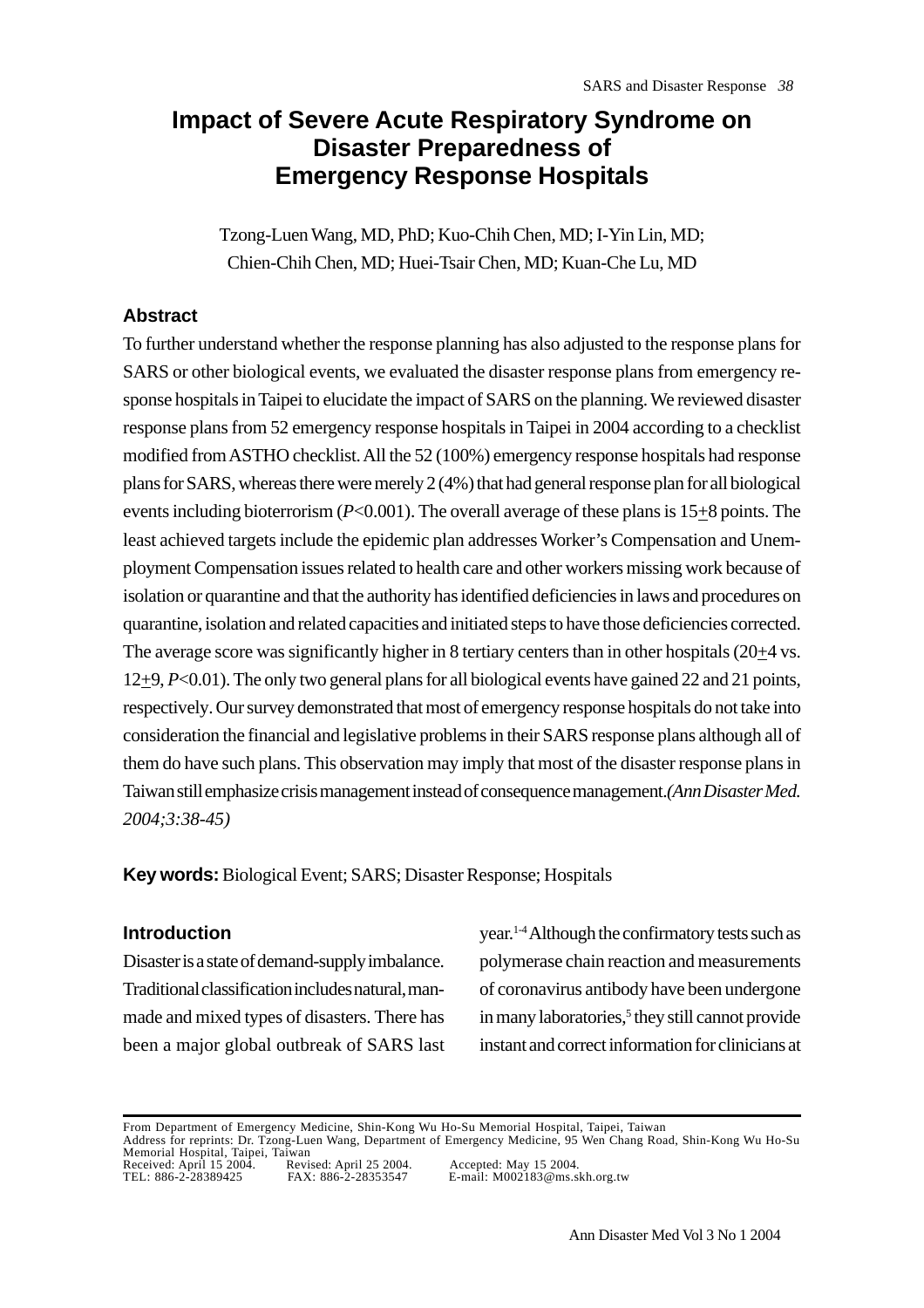the first moment. The WHO criteria may help screen the suspected and probable cases,<sup>6</sup> but the low specificity may indicate the lacking of cost-effectiveness in an endemic area. During the endemic times, there was usually a chaos when the isolated facilities were not enough and the WHO criteria couldn't discriminate definitely the victims of SARS from the non-SARS febrile cases. We ever demonstrated that the WHO criteria for probable cases had only 44% of specificity for those who met with the WHO criteria for suspected cases.7 It means there ought to be at least 2.3-fold reservation of isolated facilities and medical costs if all probable cases were admitted to hospitals. Since then, biological events, either natural or man-made, have been focused on in the field of disaster medicine.

After a severe attack by SARS, Taiwan has been engaged in taking every effort to prevent similar events. The implement of SARS response planning and standard operation procedure seems to be the main task at present. However, it deserves to be investigated that if the planning is designed for only SARS or can be generally applied to any biological event.

Taipei City government has begun to request the emergency response hospitals to revise their disaster response planning since 2002. As our past survey revealed, the implementation of HEICS into emergency response hospitals may be the first goal.8,9 When SARS made an endemic episode globally this year, most of the response hospitals adjusted their response plans and have actually used HEICS in disaster response. We'd like to further understand whether the response planning has also adjusted to coronaviruser the response plans for SARS or other biological events. We thus evaluated the disaster response plans from emergency response hospitals in Taipei to elucidate the impact of SARS on the planning.

### **Methods** *Study hospitals*

There were 52 emergency response hospitals accounting for 19,960 beds in Taipei City in 2004. Of these hospitals, eight were the tertiary care medical centers and the remaining 44 secondary referral hospitals. We then evaluated the SARS response plans from these hospitals retrospectively.

First, we checked if there is a comparable plan for response to SARS. Second, we reviewed the plans according to the modified ASTHO checklist. The checklist was composed with 25 items which has been highly selected from the original ASTHO checklist and also re-written (Table). We recorded the number of the items that were fulfilled by the plans under review.

After the above reviewing process, we checked if there is a general plan for different types of emerging infectious diseases or for bioterrorism. If such a plan was present, the detailed review would be undergone according to the 25-item checklist. The number of the items fulfilled was also recorded.

### *Statistic analysis*

All the data were processed and analyzed with Microsoft Excel 2000 for Windows. The techniques applied to data analysis included descriptive statistics generating and independent samples by *t*-test and chi-square test.

## **Results** *Analysis of SARS response plans*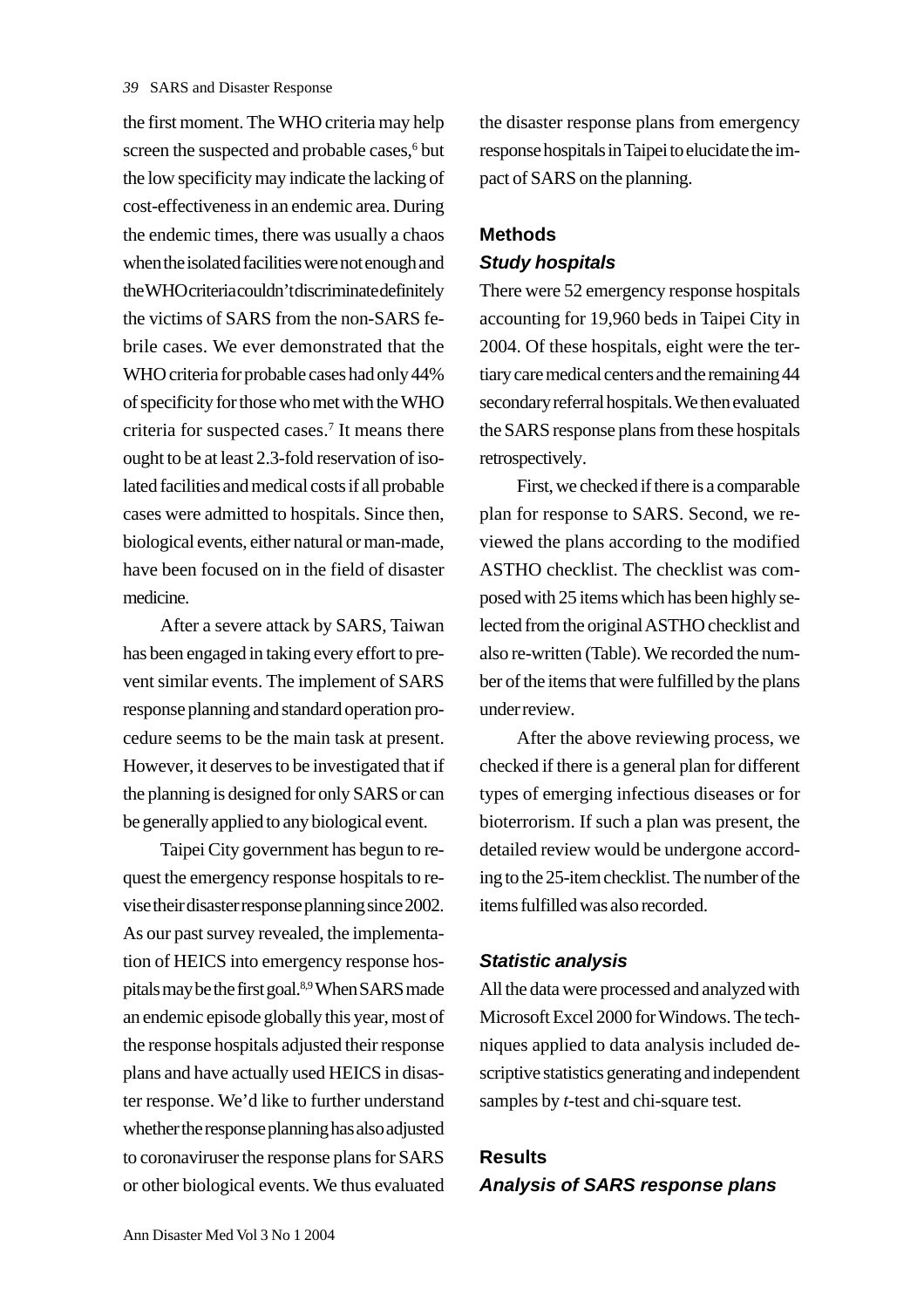All the 52 (100%) emergency response hospitals had response plans for SARS, whereas there were merely 2 (4%) that had general response plan that coronavirusered all biological events including bioterrorism (*P*<0.001).

As mentioned above, we reviewed firstly the SARS-specific plans according to the modified checklist. The overall average of these plans is  $15\pm8$  points. The highest available targets include (1) item 1: The organization (hospital) has a draft or formally adopted epidemic SARS plan; (2) item 3: the organization (hospital) has an executive SARS epidemic planning committee that oversees the planning process, in cooperation with local health agencies.; and (3) item 9: the hospital has a command system in place (e.g., the Incident Command System) to govern roles and responsibilities during a multiagency, multi-jurisdictional event. All the three items can be achieved in all of the SARS plans (52/52). The least achieved targets include: (1) item 2: the epidemic SARS plan is part of a general management plan of biological events including bioterrorism (2/52); (2) item 10: the plan contains the details of contact with the controlling authority over intraorganization and interorganization modes of transportation, should these need to be curtailed during an epidemic (2/52); (3) item 17: the plan has identified ways to augment public health laboratory, epidemiology and disease control staffing to meet emergency needs and in the event public health workers are affected by an epidemic (2/  $52$ ); (4) item 18: the plan has a process to recruit and train medical volunteers for provision of care and vaccine administration during a public health emergency (2/52); (5) item 7: the epidemic plan addresses Worker's Compensation and Unemployment Compensation issues related to health care and other workers missing work because of isolation or quarantine (0/52); and (6) item 8: the authority has identified deficiencies in laws and procedures on quarantine, isolation and related capacities and initiated steps to have those deficiencies corrected (0/ 52).

The only two general plans for all biological events have gained 22 and 21 points, respectively. The targets that were neglected by both plans were the epidemic plan addresses Worker's Compensation and Unemployment Compensation issues related to health care and other workers missing work because of isolation or quarantine (item 7) and that the authority has identified deficiencies in laws and procedures on quarantine, isolation and related capacities and initiated steps to have those deficiencies corrected (item 8).

## *Comparisons among different rankings of hospitals*

We compared the performances of 8 tertiarycare medical centers with another 44 secondary hospitals. The average score was significantly higher in tertiary centers than in other hospitals (20<sup>+4</sup> vs. 12<sup>+9</sup>, *P*<0.01).

#### **Discussion**

This study demonstrated that most of emergency response hospitals do not take into consideration the financial and legislative problems in their SARS response plans although all of them do have such plans. The possible reason may be the committee responsible for planning does not include the financial and legislative authorities. This observation may imply that most of the disaster response plans in Taiwan still emphasize crisis management instead of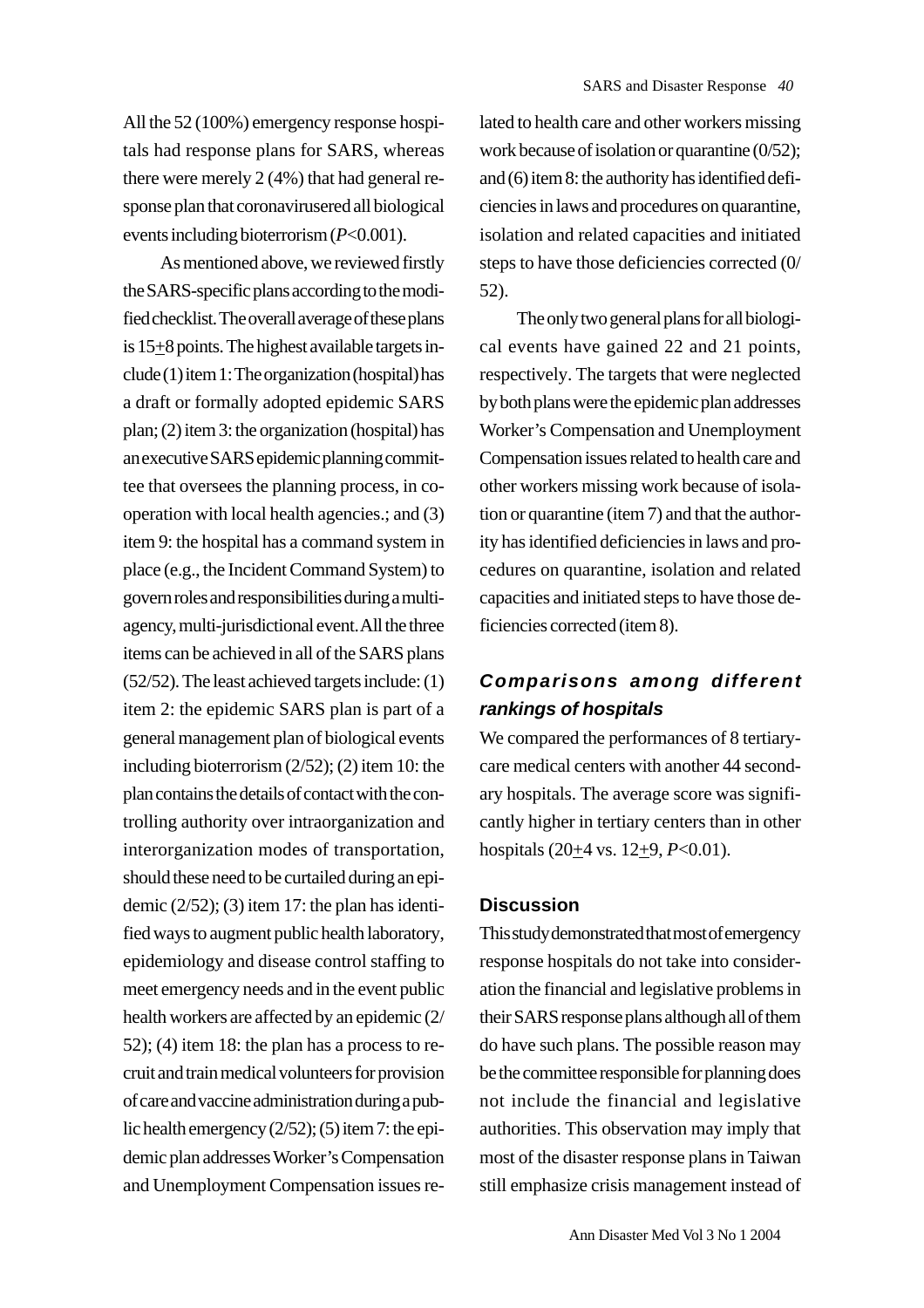consequence management.

After SARS, most of the hospital staffs believe the previous idea that disasters are neither merely large-scale emergencies, and nor is the disaster response an expansion of the routine emergency response, supplemented by the mobilization of extra personnel, supplemented by the mobilization of extra personnel, supplies, accommodations, and equipment.10-12 Most of the past studies demonstrated that the disasters had unique problems that require different strategies, both quantitatively and qualitatively. <sup>13-15</sup> The disaster response involves variable destruction of communication system, working with different people, solving different problems, and using different resources than those for routine emergencies,  $13-15$  so it has to be flexible in total operation but constant in role playing. As we mentioned before, the low frequency of devastating disasters always poses a problem for hospital planners, because few planners have had enough disaster experience. There is still no nationally institutionalized process for data collecting, analyzing, and generalizing the education based upon past experiences. Global warning or alerting system may be a good start.

Because of the impact of SARS, many hospitals have been confronted with the problem of possible total isolation. The response plans of isolation, evacuation, relocation, and reception were thereof seriously considered by there hospitals during the period. Other tasks such as resource sharing, widespread search and rescue, triage, patient transport that efficiently utilizes area hospital assets, dealing with the press, and overall coordination of the response have already mentioned in previous guidelines of HEICS.7,8

According to public health guidance for

community-level preparedness and response for SARS provided by the Centers for Disease Control and Prevention (CDC), the plan includes core document and 9 supplements. The 9 supplements include command and control, surveillance, preparedness and response in health facilities, community containment measures, managing international travel-related transmission risk, laboratory guidance, communication and education, plans for investigation and research (in development) and infection control. A complete powerpoint slide set is also available for generalization of education. Although we did not explore if the response plans surveyed in this study met with the recommendations provide by CDC, most of the response hospitals did not have idea about the update guidance mentioned above. The phenomenon suggests that there should be professional committee that regularly updated their response planning. For example, the current version of Supplement C emphasizes that SARS preparedness and response planning in healthcare facilities should not occur in a vacuum but rather should build on existing preparedness activities and relationships with the public health community. Although healthcare facilities will likely play a key role in the follow-up of exposed patients and healthcare workers, it will be important to coordinate these activities with the local health department, especially for patients being discharged and for healthcare workers who live in the community. It recommends that healthcare facilities work with health departments to coordinate this follow-up. Because activity restrictions for healthcare workers who have been exposed to SARS-Coronavirus might depend on the level of SARS-Coronavirus transmission in the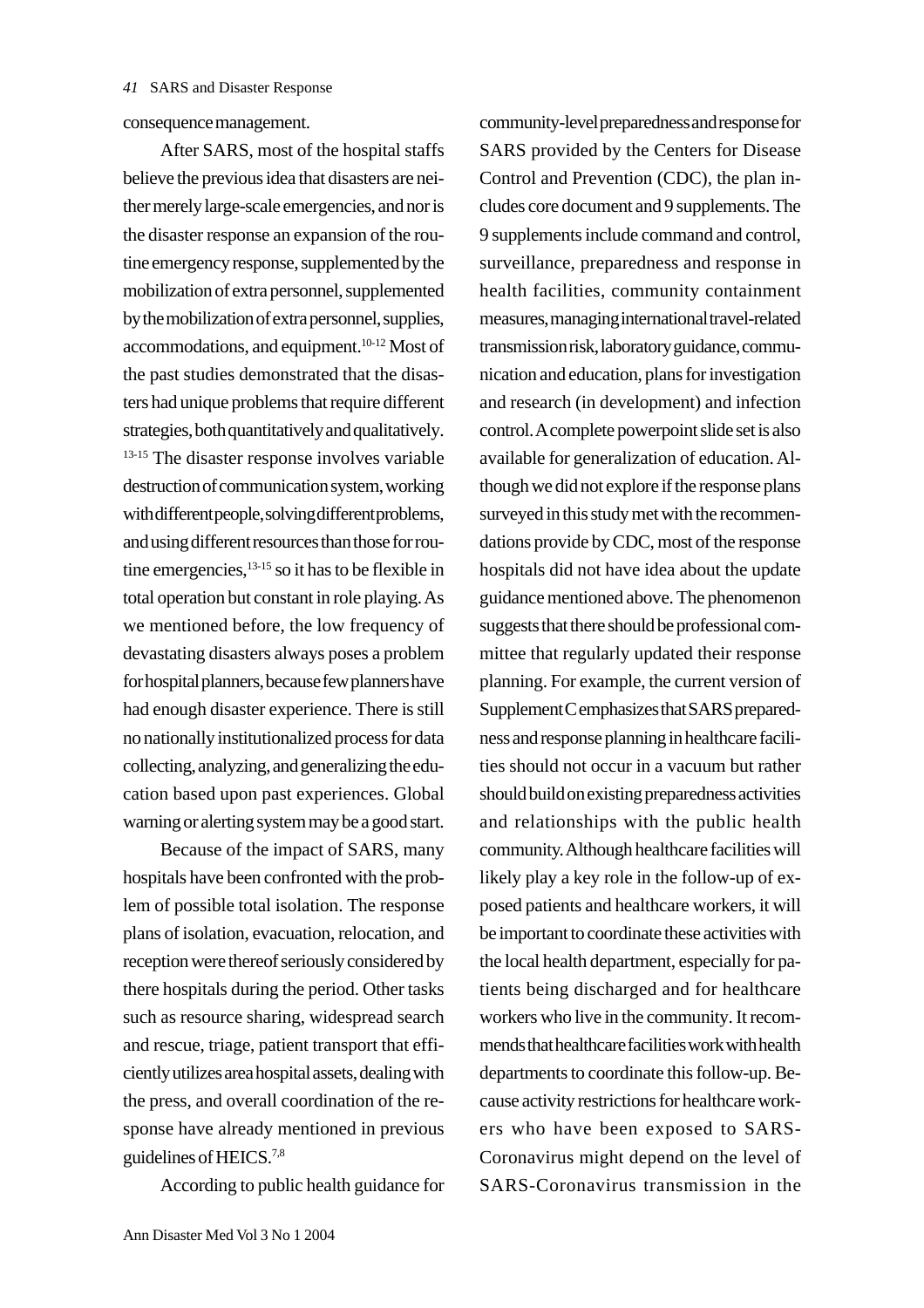community, it now recommends coordinating decisions on these restrictions with the health department, in accordance with the guidance in Supplement D.<sup>16</sup>

Accordingly, the recommendations for surveillance in healthcare settings have been revised for consistency with the recommendations in Supplement B.16 The guidance clarifies that, in patients who have epidemiologic links to SARS-Coronavirus, the presence of either fever or lower respiratory symptoms should prompt further evaluation. In addition, in accordance with the new SARS case definition, when persons have a high risk of exposure to SARS-Coronavirus (e.g., persons previously identified through contact tracing or self-identified as close contacts of a laboratory-confirmed case of SARS-Coronavirus disease; persons who are epidemiologically linked to a laboratory-confirmed case of SARS-Coronavirus disease), the clinical criteria should be expanded to include, in addition to fever or lower respiratory symptoms, the presence of two or more other early symptoms of SARS-Coronavirus disease. The term "universal respiratory etiquette" has been changed to "respiratory hygiene/cough etiquette." Because patients with respiratory infections may not present with fever, the document clarifies that the recommended practices apply to all patients with symptoms of a respiratory infection. The section on staffing emphasizes that healthcare workers will need logistical and emotional support to help them cope with the challenges of responding to a SARS outbreak. Unfortunately, most of the response plans investigated in this study did not take these new points into considerations.

We believe that facilities should consider developing a formal SARS preparedness and response plan, as CDC suggests.16 The plan may simply be an addition to existing bioterrorism or emergency response plan. A multi-disciplinary planning committee should be implemented to include different authorities such as medical, nursing, laboratory and support staff, administrative, and infection control. Other groups may need to be adjunct members to consider certain issues such as labor union, mental health, and training/education. The plan should also contain surveillance, clinical evaluation, infection control measures, patient isolation, engineering controls, exposure evaluation, staffing needs and personnel policies, access controls, supplies and equipment, and communication.16

**Table.**The SARS plan checklist modified from ASTHO checklist (yes=1 point; no=0 point)

- 1. The organization (hospital) has a draft or formally adopted epidemic SARS plan.
- 2. The epidemic SARS plan is part of a general management plan of biological events including bioterrorism.
- 3. The organization (hospital) has an executive SARS epidemic planning committee that oversees the planning process, in cooperation with local health agencies.
- 4. There are professionals responsible for development and implementation of specific components of the SARS epidemic plan, including enforcement of isolation, quarantine, and closure and decontamination of premises.
- 5. The employees of the organization (hospital) know well whether and how the hospitals use temporary facilities for provision of medical care in the event of a public health emergency or SARS.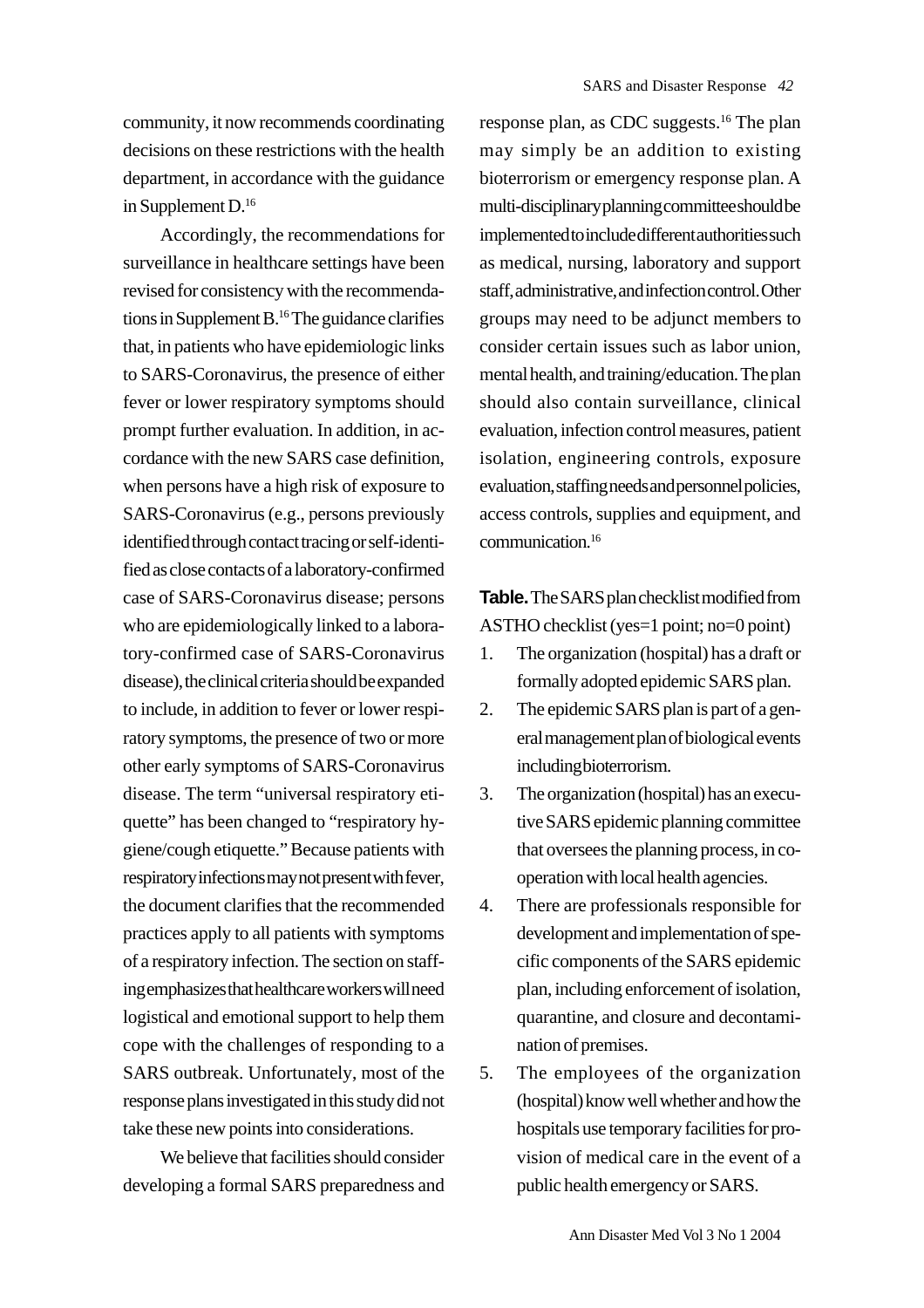- *43* SARS and Disaster Response
- 6. The organization has identified the authority responsible for declaration of a public health emergency and for officially activating our plan during a SARS epidemic.
- 7. The epidemic plan addresses Worker's Compensation and Unemployment Compensation issues related to health care and other workers missing work because of isolation or quarantine.
- 8. The authority has identified deficiencies in laws and procedures on quarantine, isolation and related capacities and initiated steps to have those deficiencies corrected.
- 9. The hospital has a command system in place (e.g., the Incident Command System) to govern roles and responsibilities during a multi-agency, multi-jurisdictional event.
- 10. The plan contains the details of contact with the controlling authority over intraorganization and interorganization modes of transportation, should these need to be curtailed during an epidemic.
- 11. The plan has the details of interaction with health authorities of adjoining counties or organizations and with national agencies to ensure effective communication during a public health emergency.
- 12. The plan has identified an overall authority in charge of coordinating different medical personnel groups during an epidemic.
- 13. The plan has the procedures to access current recommendations on treatment of cases and prevention of transmission in the hospital, long-term care and home care settings.
- 14. The emergency response planning has involved health care product and service providers to determine how to best pre-

vent and control disease spread and manage the health care of the population during an epidemic.

- 15. The plan contains the required protocol for securing needed emergency healthcare services and supplies during a public health emergency.
- 16. The plan has identified ways to augment medical, nursing, and other health care staffing to maintain appropriate standards of care during an epidemic.
- 17. The plan has identified ways to augment public health laboratory, epidemiology and disease control staffing to meet emergency needs and in the event public health workers are affected by an epidemic.
- 18. The plan has a process to recruit and train medical volunteers for provision of care and vaccine administration during a public health emergency.
- 19. The plan has identified alternate facilities where overflow cases from hospitals and well persons needing quarantine away from home can be cared for and has developed processes with Emergency Medical Services to assess, communicate, and direct patients to available beds.
- 20. The plan has identified facilities for outpatient and inpatient care of children with SARS and their families.
- 21. The epidemic plan addresses the mechanics of how isolation and quarantine will be carried out, such as providing support services for people who are isolated or quarantined to their homes or temporary infirmary facilities and protection for workers providing these services.
- 22. The plan ensures that appropriate personal protective equipment, including N-95 or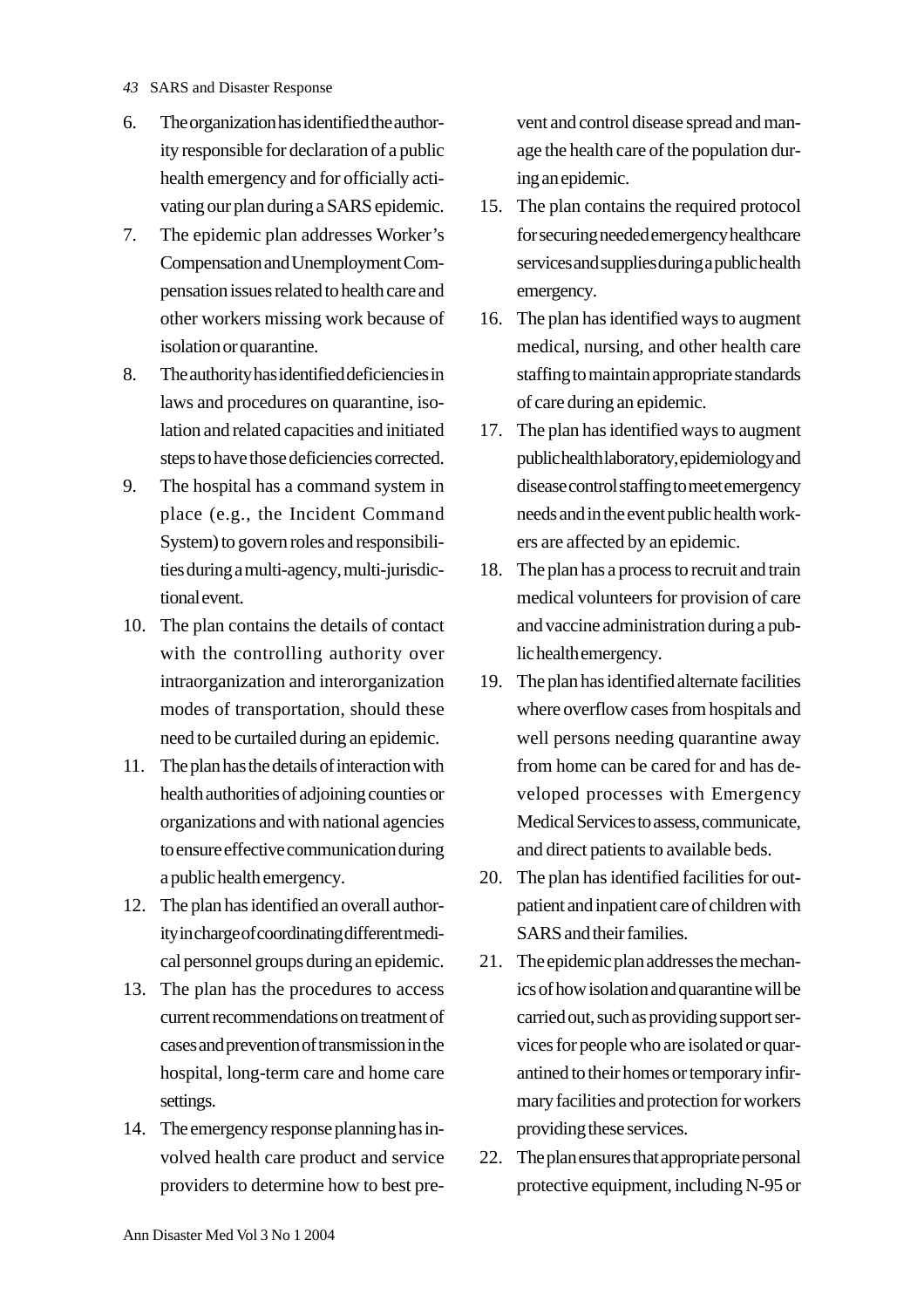higher level respirators, is made available for persons whose job requires exposure to people with SARS and that needed training and fit-testing are provided.

- 23. The plan deals with mass mortality, including transportation and burial of bodies.
- 24. The plan provides mental health services to mitigate the impact of a SARS epidemic.
- 25. The plan has conveyed the importance of epidemic preparedness, and its overlap with bioterrorism preparedness, to my jurisdiction's chief executive and to other organization and local law and policy makers.

### **References**

- 1. Tsang KW, Ho PL, Ooi GC, et al. A cluster of cases of severe respiratory syndrome in Hong Kong. N Engl J Med 2003;348: 1977-85
- 2. Lee N, Hui D, Wu A, et al. A major outbreak of severe acute respiratory syndrome in Hong Kong. N Engl J Med 2003; 348:1986-94
- 3. Poutanen SM, Low DE, Henry B, et al. Identification of severe acute respiratory syndrome in Canada. N Engl J Med 2003; 348:1995-2005
- 4. Update: outbreak of severe acute respiratory syndrome: worldwide, 2003. MMWR Morb Mortal Wkly Rep 2003;52:269-72
- 5. World Health Organization. Case definitions for surveillance of severe acute respiratory syndrome (SARS). Available at http://www.who.int/csr/sars/casedefinition/ en/. Accessed May 12, 2003
- 6. World Health Organization. Severe acute respiratory syndrome (SARS): laboratory

diagnostic tests. Available at http://www. who.int/csr/sars/diagnostictests/en/. Accessed May 2, 2003

- 7. Wang TL, Jang TN, Huang CS, et al. Establishing a clinical decision rule of severe acute respiratory syndrome at the emergency department. Ann Emerg Med 2004;43:17-22
- 8. Wang TL, Chang H. Appraisal of disaster response plan of hospitals in Taipei judged by Hospital Emergency Incident Command System (HEICS). Ann Disaster Med 2003; 1:104-111
- 9. Choy CS, Wang TL, Chang H. Spontaneous Implementation of Hospital Emergency Incident Command System (HEICS) during SARS Epidemics. Ann Disaster Med 2003;2:14-9
- 10. Quarantelli EL. Delivery of emergency medical case in disasters: assumptions and realities. New York: Irvington Publishers, 1983
- 11. Tierney KJ. A primer for preparedness for acute chemical emergencyies. Book and monograph series no. 14 Columbus, OH: Disaster Research Center, Ohio State University, 1980
- 12. Klein JS, Weight JA. Disaster management: lessons learned. Contemp Probl Trauma Surg 1991;71:257-66
- 13. Auf der Heide E. Disaster response: principles of preparation and coordination. St. Louis, MO: CV Mosby, 1989
- 14. Barton A. Communities in disaster: a sociological analysis of collective stress situations. Garden City, NY: Doubleday, 1969
- 15. Gibson G. Disaster and emergency medical care: methods, theories and a research